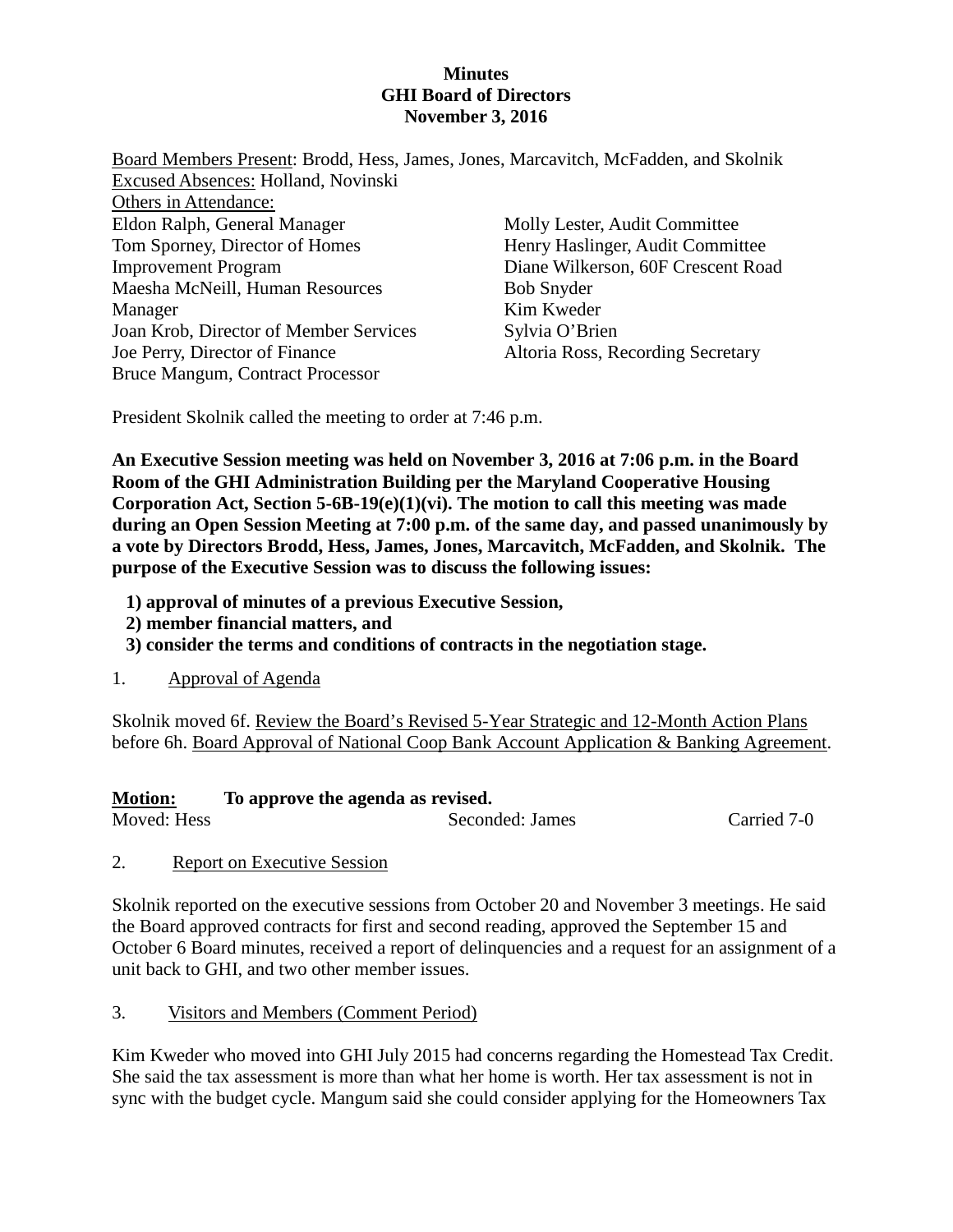Credit that is based on income and refunds excess.

Bob Snyder spoke on behalf of his mother Jean Snyder, who lives in 15 Parkway. He said the bench in front of the building should be moved to higher ground closer to the Parkway Apartments sign and willow oak because the ground is drier. At its current location, the ground is muddy and one side of the bench is lower than the other. Snyder also said that although the cleaning crew does a good job, they should use a dust pan instead of sweeping debris out of the front door into the grass.

Sylvia O'Brien cited a recent article about foreclosures. Ralph said GHI has not had a problem with foreclosures as other communities. He said GHI has two units that banks have liens on and said the financial department works with people who are experiencing financial difficulties. GHI has a healthy reserve program.

Kweder said she wanted further elaboration on the reserves fund. Hess said GHI collects large chunks of money from members that is used to pay for part of the Home Improvement Program and replacement of items. Hess said there is more than 12 million dollars in regular reserves and 1 million dollars in contingency reserves.

## 4. Approval of Membership Applications

**Motion: That the following members are accepted into the cooperative and membership is afforded to them at time of settlement.**

- **David A. Clapp, Sole Owner;**
- **Demond Moy, Sole Owner;**
- **Brian Andrew McGillen, Caitlyn Mary Callahan, Tenants by the Entirety.**

Motion: James Seconded: Hess Carried 7-0

## 5. Committee Reports

**Legislative and Government Affairs Committee** – Marcavitch said the committee is working on a master list of agencies and a watch list and is trying to figure out how to perform the tracking. He also said he recently attended a meeting at Flowers High School and asked two legislators to remember GHI when looking for issues to take to the state level.

**Buildings Committee** – The committee has recommended that the installation of kitchen exhaust fans be deleted from the Homes Improvement Program for 2017 and onward.

**Homes Improvement Program**- Sporney updated the Board on the HIP Progress Report:

- Windows has been installed in 316 of 328 at 96% completed;
- Siding is complete;
- Doors have been installed on 232 of 328 at 70% completed. There is a hiatus on installation until November 14 when the supplier expects to receive more doors;
- Electric baseboard heaters complete;
- Mini split heat pumps have been installed in 44 of 49 completed;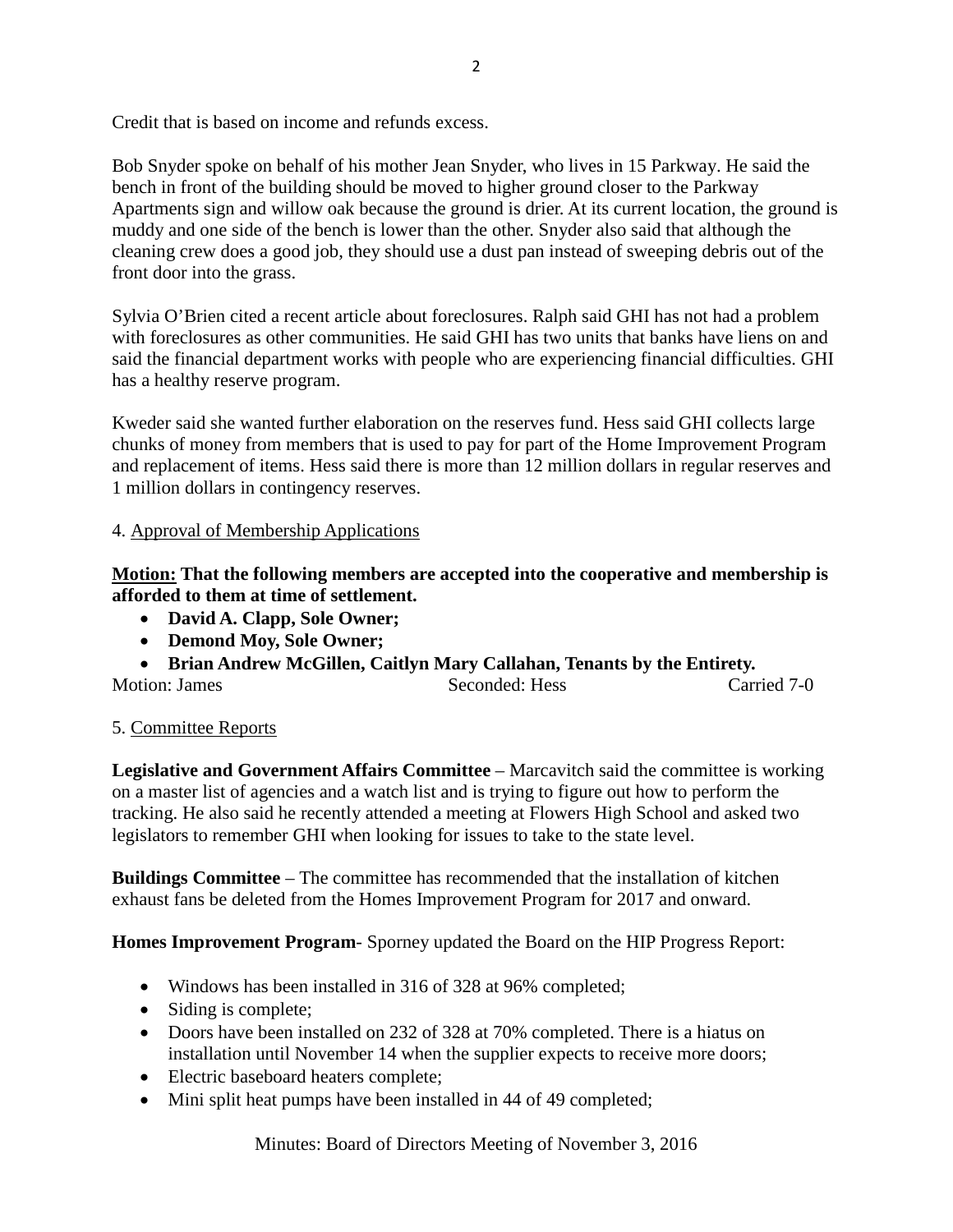- RFP for 2017 cohort went out last Friday;
- Electric and HVAC packets went out today;
- Attic packets will go out next week.

Sporney stated that he is looking for the 2017 schedule to start on April 1.

6. For Action or Discussion

# 6a. Approval of Minutes: October 6, 2016 Special Meeting

## **Motion: I move that the Board of Directors approve the minutes for the October 6, 2016 special session meeting.**

|     | Moved: James<br><b>Abstained: Hess</b> | Seconded: Brodd                                      | Carried 6-0-1 |
|-----|----------------------------------------|------------------------------------------------------|---------------|
| 6b. |                                        | Approval of Minutes: October 6, 2016 Regular Meeting |               |

## **Motion: I move that the Board of Directors approve the minutes for the October 6, 2016 regular session meeting.**  Moved: James Seconded: McFadden Carried 6-0-1 Abstained: Hess

# 6c. Siding for Proposed Addition at 4-F Ridge Rd

Mr. Peter & Ms. Angela Buckley (the members of 4F Ridge Road) submitted a permit request to construct a 11'-0" x 5'-6" one story addition in their end yard. The Technical Services Department issued a permit to the members on condition that the proposed fiber-cement siding should be horizontal lap, 4 inch or 8-inch exposure as stated in GHI rules "Section X: D. Construction Specifications for Exterior Siding, item 12.a"

Mr. & Ms. Buckley prefer to use an 11-inch fiber-cement siding instead, which will match the existing asbestos-mineral siding on the main unit and requested an exception from ARC to do so. After discussing the topic, ARC voted to recommend that the Board of Directors allow the members to install 11-inch exposure fiber-cement siding on the proposed addition.

**Motion: I move that the Board of Directors grant the members of 4-F Ridge Rd an exception to GHI rules "Section X: D. Construction Specifications for Exterior Siding, item 12.a"; thereby allowing the members to install an 11inch exposure fiber-cement siding on a new 11'-0" x 5'-6" addition instead of a 4 inch or 8-inch exposure siding as the rule specifies.**  Moved: Brodd Seconded: Hess Carried: 7-0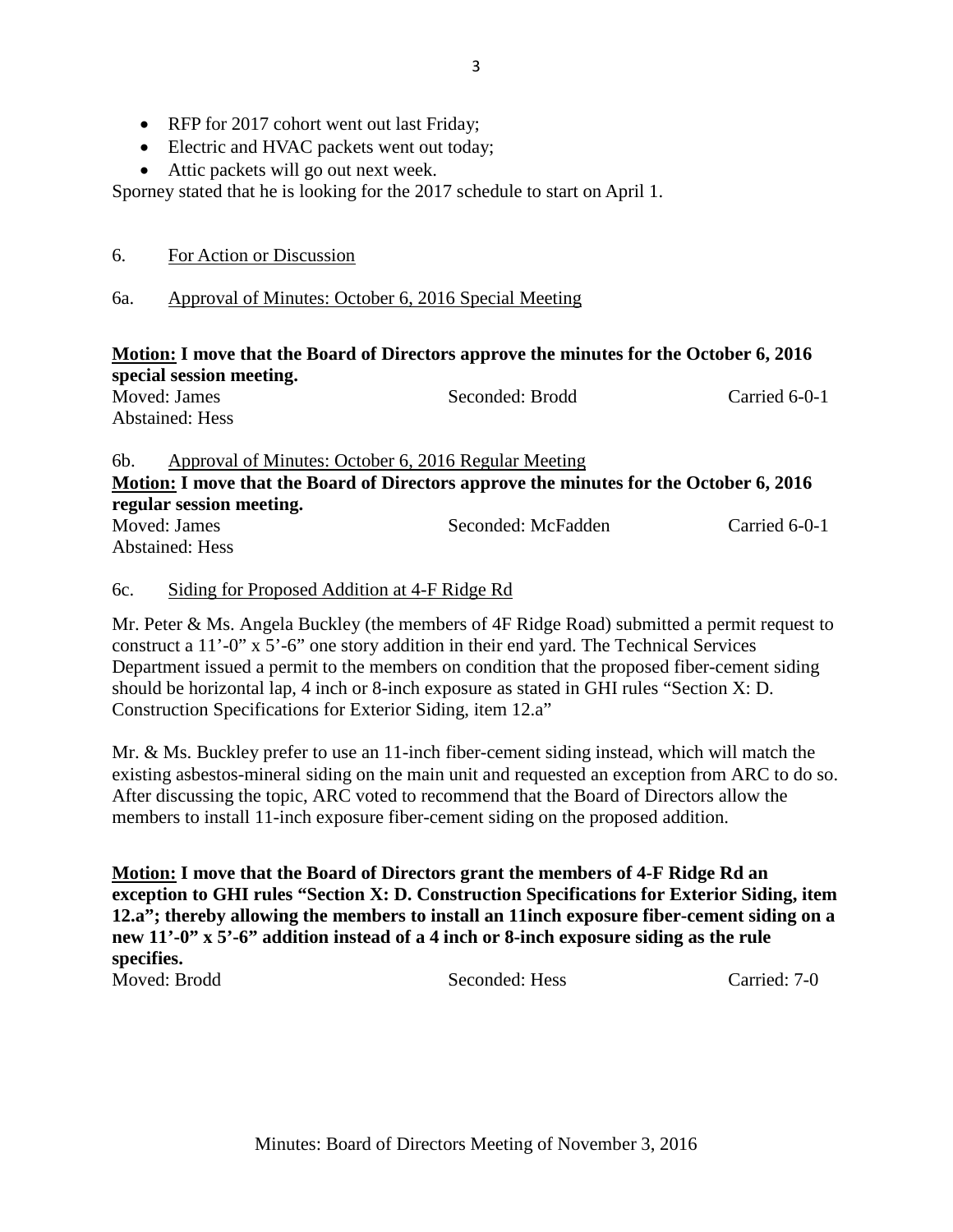#### 6d. Certification of Yardlines for 8 N-V Laurel Hill Rd

The Yardline Committee is recommending that the Board certify yard plats for 8N-V Laurel Hill Rd. Staff submitted them to the pertinent members for comment and did not receive any adverse feedback.

#### **Motion: I move that the Board of Directors certify yard plats as presented for 8 N-V Laurel Hill Rd.**

| Moved: Hess |                                                 | Seconded: McFadden | Carried: 7-0 |
|-------------|-------------------------------------------------|--------------------|--------------|
| 6e.         | Review 2017 GHI Budget, 1 <sup>st</sup> Reading |                    |              |

Joe Perry, Director of Finance, reviewed the proposed 2017 Operating Budget that includes revisions based on inputs from the two review sessions and answered questions.

## **Motion: I move that the Board of Directors adopt the 2017 operating budget for Greenbelt Homes Inc., for first reading in the amount of \$12,445,073 with depreciation of members' homes in the amount of \$550,000.**

| Moved: Hess                | Seconded: Brodd | Carried: 6-1 |
|----------------------------|-----------------|--------------|
| <b>Opposed:</b> Marcavitch |                 |              |

#### 6f. Analysis of Crawl Space Improvements for Frame Homes

In Q1 2015, the GHI Board decided to move forward with investigating a second strategy for improving frame crawl spaces, based upon recommendations provided by the crawl space task force and Homes Improvement Research Labs (HIRL). HIRL was contracted to write the specification and monitor conditions of crawl spaces, and GHI staff contracted with a contractor to make the improvements.

**Motion: I move that the Board of Directors accept staff's report regarding crawl space improvements for frame homes, and direct the Manager to proceed with arrangements to implement these improvements in modifying frame crawl spaces to partially conditioned spaces, including the installation of exhaust fans and lighting, but excluding monitoring equipment.**

| Moved: Marcavitch<br>Seconded: Brodd | Carried: 7-0 |
|--------------------------------------|--------------|

## 6g. Review the Board's Revised 5-Year Strategic and 12-Month Action Plans

The Board met last July 24 to update its strategic and 12-month action plans.

## **Approved By Consent: The Board of Directors accepts the revised 5-Year Strategic and 12- Month Action Plans as complete for 2016.**

6h. Board Approval of National Cooperative Bank Account Application and Banking **Agreements** 

The Board of Directors approved the transfer of GHI's operating bank accounts from North State Bank to National Cooperative Bank (NCB) at its July 21, 2016 meeting. GHI will have the following accounts at NCB: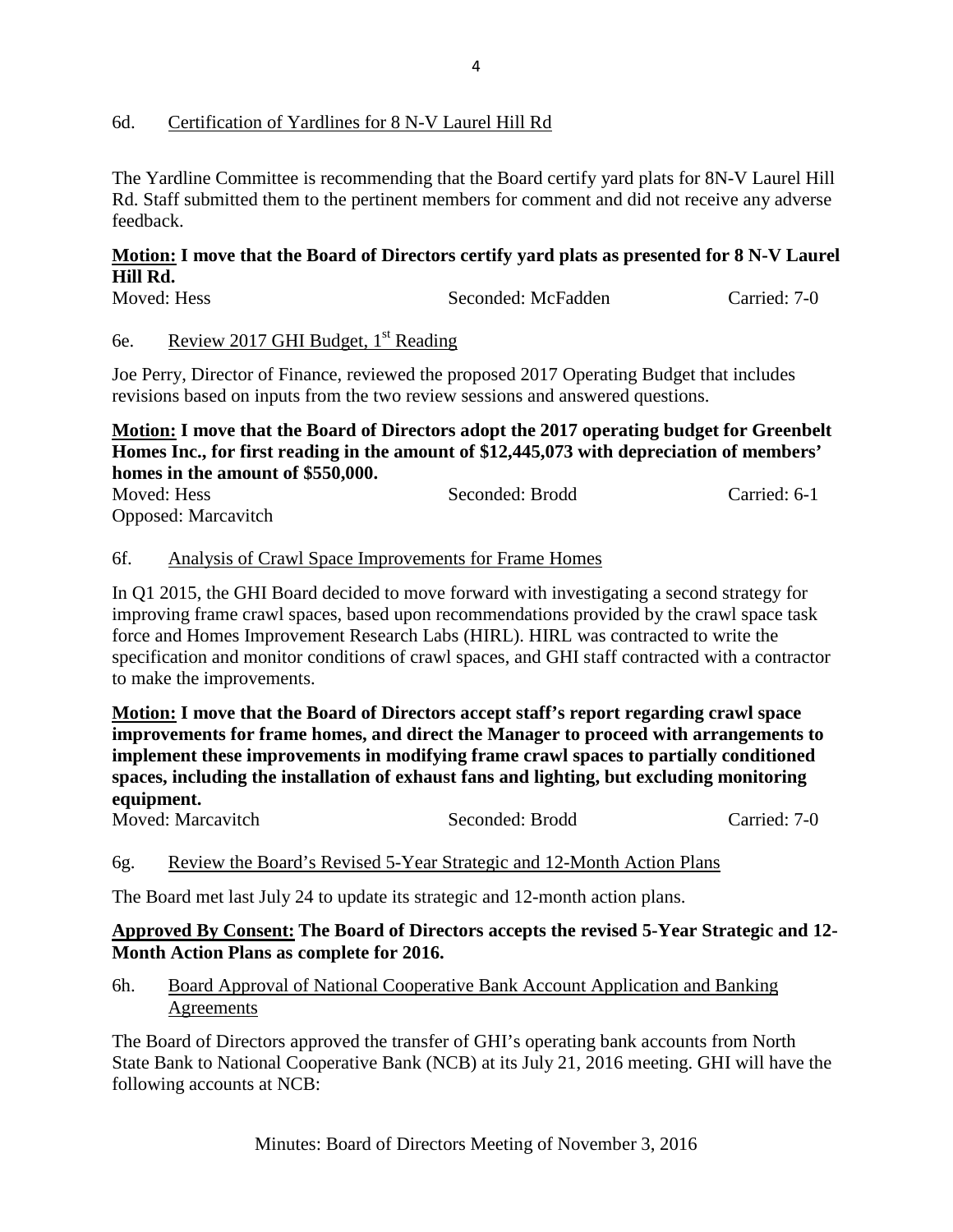• Greenbelt Trustee Account

GHI currently has a certificate of deposit account with NCB.

The documents needed to open the accounts at NCB are the Business Deposit Account Application; the Certified Commercial Internet Banking Resolution; the Treasury 24/7 Internet Banking and Enrollment Agreement; the Automated Clearing House Service Agreement; and the Wire Transfer Services Agreement. Once approved, the necessary accounts will be established with NCB and the signature cards and corporate resolutions will be provided.

**Motion #1: I move that the Board of Directors approve the National Cooperative Bank Business Deposit Account application as presented on November 3, 2016, and authorize the following individuals as signers: Steve Skolnik, President; Charles Hess, Sr., Treasurer; Eldon Ralph, General Manager; Joseph Perry, Jr., Director of Finance; Joan Krob, Director of Member Services.** Moved: Hess Seconded: James Carried: 6-0-1 Abstained: McFadden

**Motion #2: I move that the Board of Directors approve the National Cooperative Bank Certified Commercial Internet Banking Resolution as presented on November 3, 2016, and authorize the following individuals as authorized persons: Steve Skolnik, President; Charles Hess, Sr., Treasurer; Eldon Ralph, General Manager; Joseph Perry, Jr., Director, Finance; Joan Krob, Director, Member Services.** Moved: Hess Seconded Jones Carried 6-0-1

Abstained: McFadden

**Motion #3: I move that the Board of Directors approve the National Cooperative Bank Treasury 24/7 Internet Banking and Enrollment Agreement as presented on November 3, 2016, and authorize the General Manager to enter it on behalf of Greenbelt Homes, Inc.** Moved: Jones Seconded: Hess Carried 6-0-1 Abstained: McFadden

**Motion #4: I move that the Board of Directors approve the National Cooperative Bank Automated Clearing House Service Agreement as presented on November 3, 2016, and authorize the General Manager to enter it on behalf of Greenbelt Homes, Inc.** Moved: Hess Seconded: Jones Carried 6-0-1 Abstained: McFadden

**Motion #5: I move that the Board of Directors approve the National Cooperative Bank Wire Transfer Service Agreement as presented on November 3, 2016, and authorize the General Manager to enter it on behalf of Greenbelt Homes, Inc.** Moved: Hess Seconded: Jones Carried 6-0-1 Abstained: McFadden

7. Items of Information

7a. Committee Task List

Minutes: Board of Directors Meeting of November 3, 2016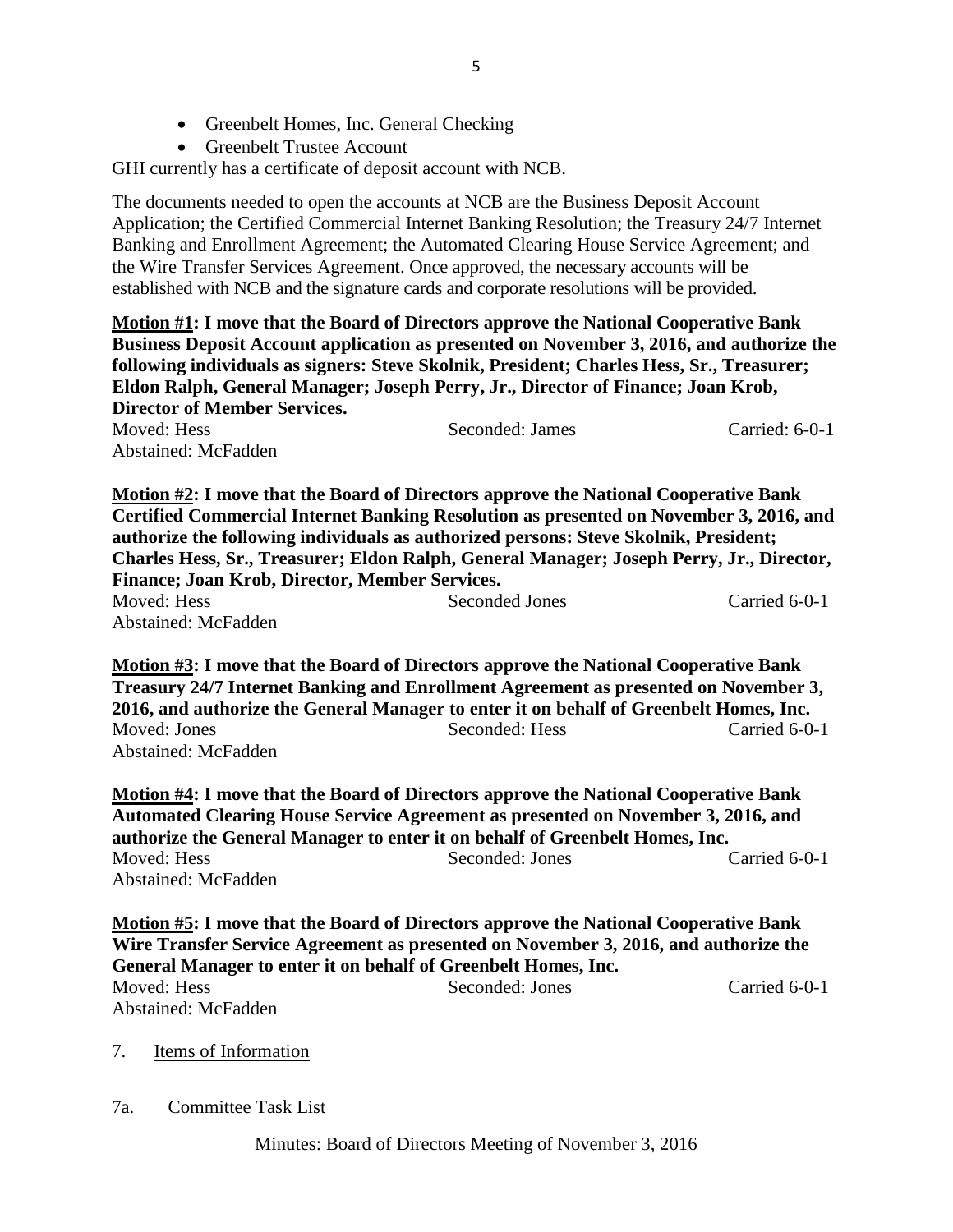## 7b. Monthly GHI and City Calendars

## 8. President

Skolnik said the city manager wrote to the WSSC general manager. Skolnik said GHI received a letter from WSSC due to GHI's efforts at the recent city council work session, stating the company would like to move forward with the program using WSSC's revised design. Skolnik said WSSC is not where GHI wants it to be and will draft a letter asking for a meeting.

The President Skolnik also announced the formation of the following task forces:

- Bylaws review
- Recommend a policy regarding the assignment of units to GHI
- Work with city planners on the zoning rewrite project
- Review ailing (underfunded) addition maintenance program

## 9. Board Members

James commented that the large weed growing out front that has been removed.

Hess said when the Board brings the contracts (2nd reading) into executive session, he would like to see the motions moved into open session so the president does not have to read all the details to the membership.

Marcavitch mentioned the Anacostia River Trail is open; Cider Ride is coming to Greenbelt on Saturday; the Star Party is scheduled at Northway on Saturday, and school cancellation due to the election.

McFadden said she is pleased GHI has chosen to conduct business with NCB, a cooperative entity.

#### 10. Manager

Ralph announced the staff liaisons for the new task forces:

- Bylaws review Maesha McNeill
- Recommend a policy regarding the assignment of units to GHI Greg Eck from finance
- Work with city planners on the zoning rewrite project Ralph
- Review ailing (underfunded) addition maintenance program Tom (Ralph removed him from the Building Committee and added Joe).

Ralph also said the trees GHI acquired via line of credit from Pepco have been planted. Stadler Nurseries did a good job planting them. Staff fills the water bags once a week, taking 22 hours. Skolnik said he wondered if volunteers from the Woodlands Committee could water them.

Ralph said some months ago WSSC embarked on a project between 6 and 8 Crescent without informing GHI. Thus, WSSC will make repairs away from the road and restore the area on